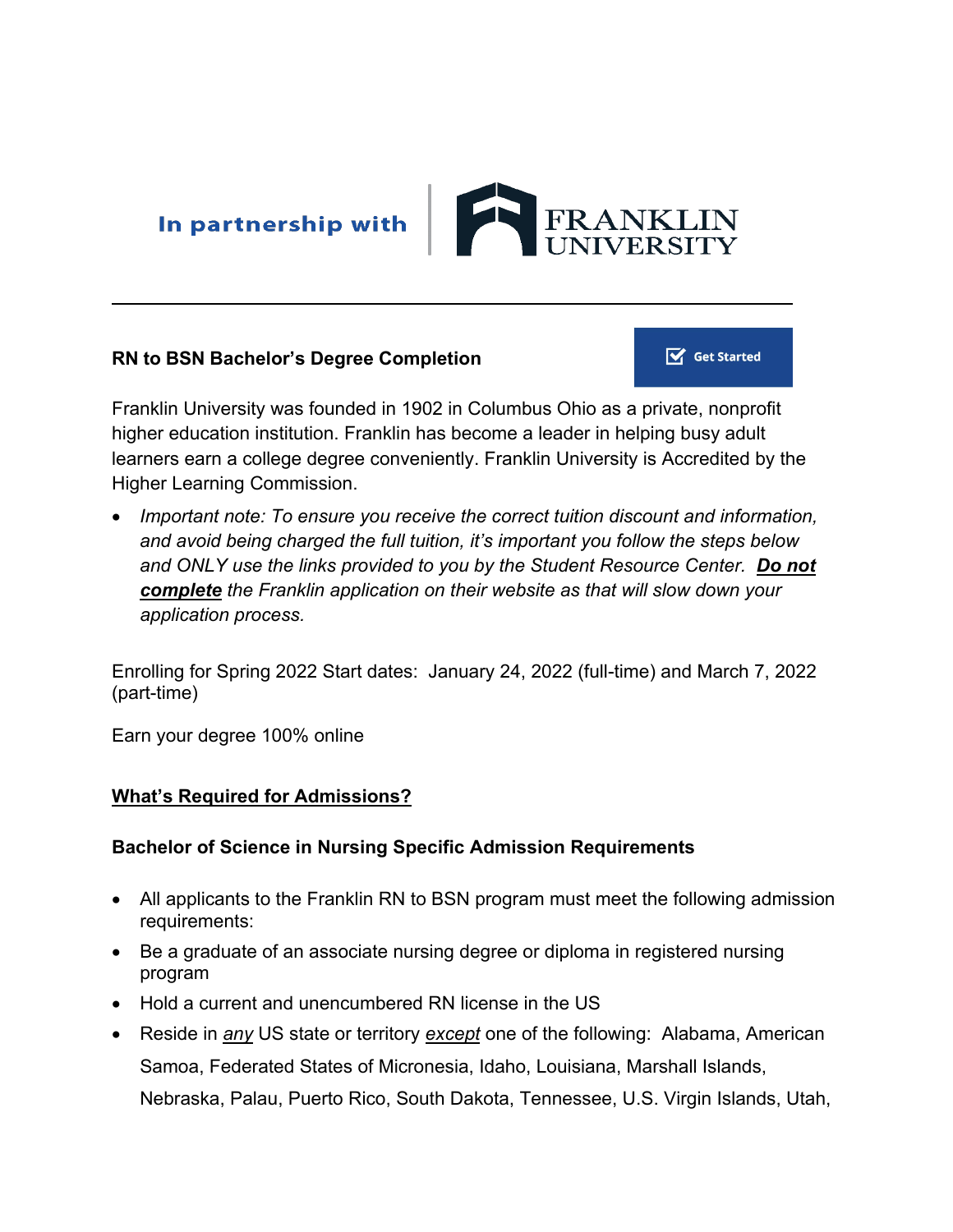Washington, and Wyoming

## **Admission Guidelines**

If you meet the criteria above, please submit this interest form

RN to BSN inquiry form

Once you confirm the information on the interest form, you can complete the application here:

#### https://apply.franklin.edu/?partnership=SRC

You must only use the provided application link, as it will ensure that the appropriate benefits are connected to your file. Going straight to Franklin's general application will slow down your enrollment.

Transcripts from previously attended colleges/universities where the ADN or BSN was earned must be listed on the application and required as part of your application process.

For questions, please call Amy at the Student Resource Center at 740-996-4122 or make an appointment here: https://abarcus.youcanbook.me/

If you wish to email your questions, please reach out to franklininfo@freecollegebenefit.org

### RN to BSN inquiry form

### **Tuition/Fees and Financial Aid**

- Tuition Cost is \$200 per credit hour for the RN to BSN programs.
- Prospective Students must complete their Free Application for Federal Student Aid and any verification steps required.
- Students can utilize their employer's tuition reimbursement if available.

### **Academic Advising**

- Eligible, accepted Students MUST attend an online group registration event and opt to self-register in their student portal each trimester.
- Students MUST enroll for at least 6 credits per trimester.
- Students must have all documents submitted to the University 3 months prior to the start of classes to ensure ample time to review and approve for enrollment.